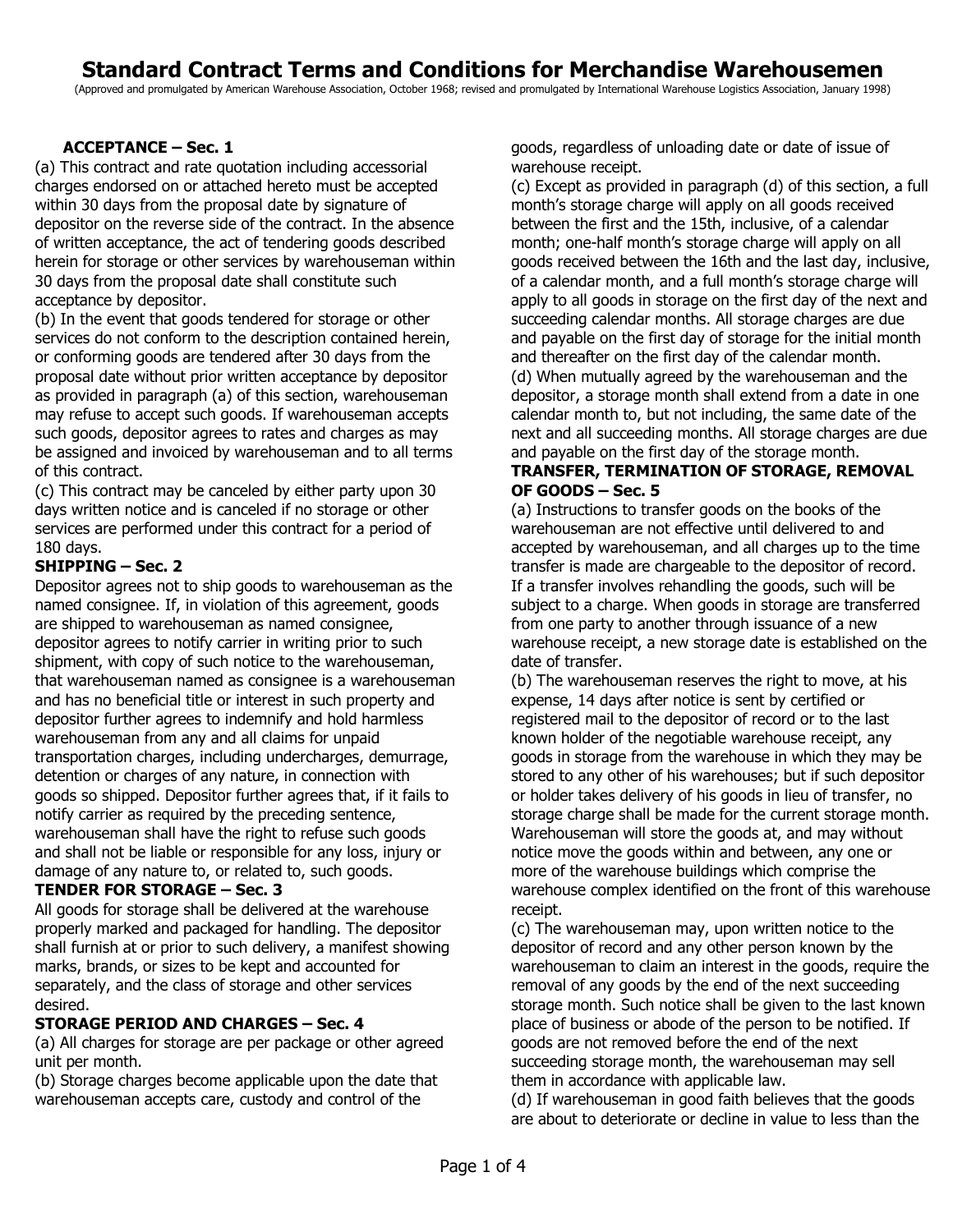# **Standard Contract Terms and Conditions for Merchandise Warehousemen**

(Approved and promulgated by American Warehouse Association, October 1968; revised and promulgated by International Warehouse Logistics Association, January 1998)

amount of warehouseman's lien before the end of the next succeeding storage month, the warehouseman may specify in the notification any reasonable shorter time for removal of the goods and in case the goods are not removed, may sell them at public sale held one week after a single advertisement or posting as provided by law.

(e) If as a result of a quality or condition of the goods of which the warehouseman had no notice at the time of deposit the goods are a hazard to other property or to the warehouse or to persons, the warehouseman may sell the goods at public or private sale without advertisement on reasonable notification to all persons known to claim an interest in the goods. If the warehouseman after a reasonable effort is unable to sell the goods he may dispose of them in any lawful manner and shall incur no liability by reason of such disposition. Pending such disposition, sale or return of the goods, the warehouseman may remove the goods from the warehouse and shall incur no liability by reason of such removal.

## **HANDLING – Sec. 6**

(a) The handling charge covers the ordinary labor involved in receiving goods at warehouse door, placing goods in storage, and returning goods to warehouse door. Handling charges are due and payable on receipt of goods.

(b) Unless otherwise agreed, labor for unloading and loading goods will be subject to a charge. Additional expenses incurred by the warehouseman in receiving and handling damaged goods, and additional expense in unloading from or loading into cars or other vehicles not at warehouse door will be charged to the depositor.

(c) Labor and materials used in loading rail cars or other vehicles are chargeable to the depositor.

(d) When goods are ordered out in quantities less than in which received, the warehouseman may make an additional charge for each order or each item of an order.

(e) The warehouseman shall not be liable for demurrage or detention, delays in unloading inbound cars, trailers or other containers, or delays in obtaining and loading cars, trailers or other containers for outbound shipment unless warehouseman has failed to exercise reasonable care.

## **DELIVERY REQUIREMENTS - Sec. 7**

(a) No goods shall be delivered or transferred except upon receipt by the warehouseman of complete written instructions. Written instructions shall include, but are not limited to, FAX, EDI, TWX or similar communication, provided warehouseman has no liability when relying on the information contained in the communication as received. However, when no negotiable receipt is outstanding, goods may be delivered upon instruction by telephone in accordance with a prior written authorization, but the warehouseman shall not be responsible for loss or error occasioned thereby.

(b) When a negotiable receipt has been issued no goods covered by that receipt shall be delivered, or transferred on the books of the warehouseman, unless the receipt, properly endorsed, is surrendered for cancellation, or for endorsement of partial delivery thereon. If a negotiable receipt is lost or destroyed, delivery of goods may be made only upon order of a court of competent jurisdiction and the posting of security approved by the court as provided by law.

(c) When goods are ordered out a reasonable time shall be given the warehouseman to carry out instructions, and if he is unable because of acts of God, war, public enemies, seizure under legal process, strikes, lockouts, riots and civil commotions, or any reason beyond the warehouseman's control, or because of loss or destruction of goods for which warehouseman is not liable, or because of any other excuse provided by law, the warehouseman shall not be liable for failure to carry out such instructions and goods remaining in storage will continue to be subject to regular storage charges.

## **EXTRA SERVICES (SPECIAL SERVICES) – Sec. 8**

(a) Warehouse labor required for services other than ordinary handling and storage will be charged to the depositor.

(b) Special services requested by depositor including but not limited to compiling of special stock statements; reporting marked weights, serial numbers or other data from packages; physical check of goods; and handling transit billing will be subject to a charge.

(c) Dunnage, bracing, packing materials or other special supplies, may be provided for the depositor at a charge in addition to the warehouseman's cost.

(d) By prior arrangement, goods may be received or delivered during other than usual business hours, subject to a charge.

(e) Communication expense including postage, teletype, telegram, or telephone will be charged to the depositor if such concern more than normal inventory reporting or if, at the request of the depositor, communications are made by other than regular United States Mail.

## **BONDED STORAGE - Sec. 9**

(a) A charge in addition to regular rates will be made for merchandise in bond.

(b) Where a warehouse receipt covers goods in U.S. Customs bond, such receipt shall be void upon the termination of the storage period fixed by law.

## **MINIMUM CHARGES - Sec. 10**

(a) A minimum handling charge per lot and a minimum storage charge per lot per month will be made. When a warehouse receipt covers more than one lot or when a lot is in assortment, a minimum charge per mark, brand, or variety will be made.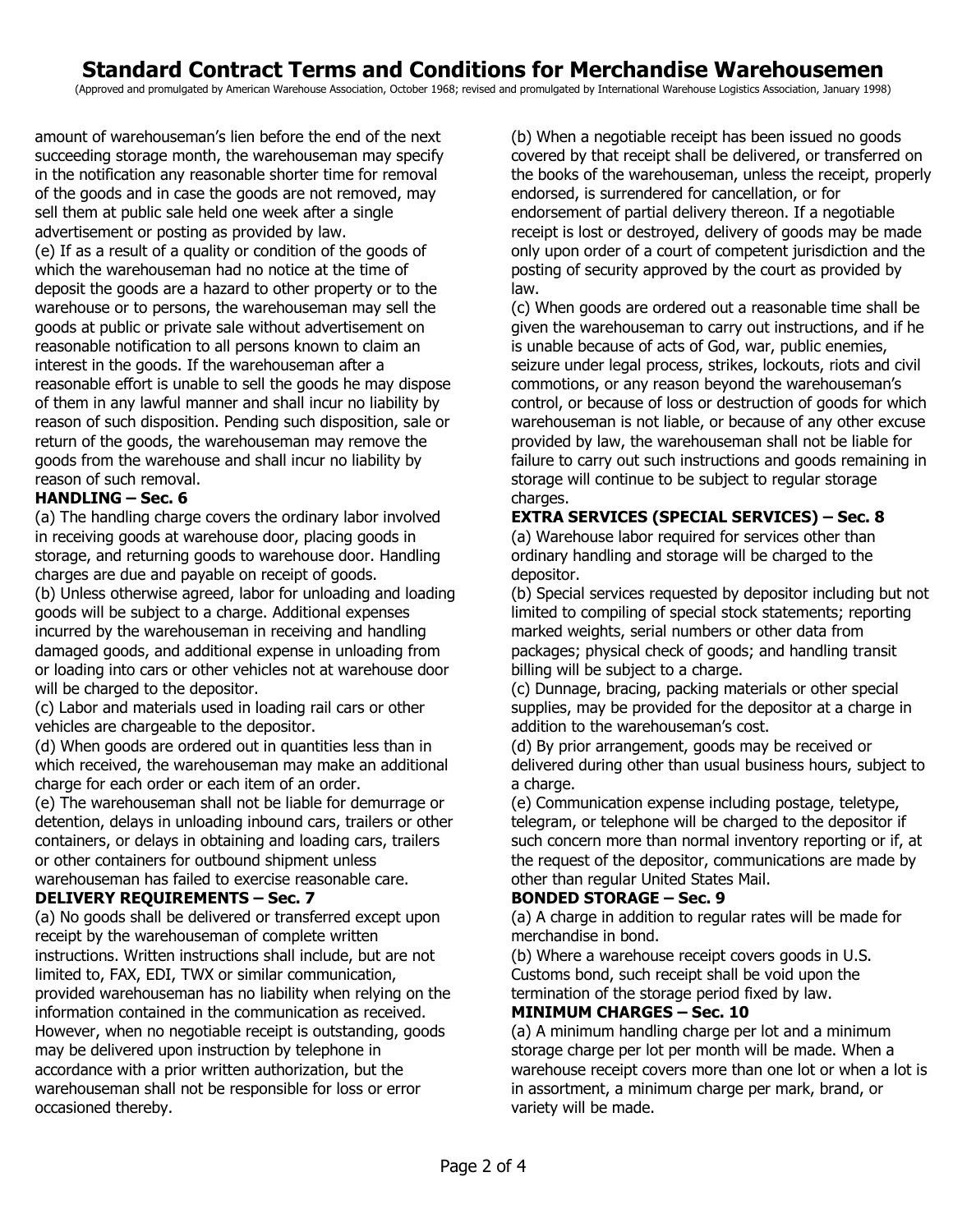# **Standard Contract Terms and Conditions for Merchandise Warehousemen**

(Approved and promulgated by American Warehouse Association, October 1968; revised and promulgated by International Warehouse Logistics Association, January 1998)

(b) A minimum monthly charge to one account for storage and/or handling will be made. This charge will apply also to each account when one customer has several accounts, each requiring separate records and billing.

## **LIABILITY AND LIMITATION OF DAMAGES - Sec. 11**

(a) THE WAREHOUSEMAN SHALL NOT BE LIABLE FOR ANY LOSS OR INJURY TO GOODS STORED HOWEVER CAUSED UNLESS SUCH LOSS OR INJURY RESULTED FROM THE FAILURE BY THE WAREHOUSEMAN TO EXERCISE SUCH CARE IN REGARD TO THEM AS A REASONABLY CAREFUL MAN WOULD EXERCISE UNDER LIKE CIRCUMSTANCES AND WAREHOUSEMAN IS NOT LIABLE FOR DAMAGES WHICH COULD NOT HAVE BEEN AVOIDED BY THE EXERCISE OF SUCH CARE.

(b) GOODS ARE NOT INSURED BY THE WAREHOUSEMAN AGAINST LOSS OR INJURY HOWEVER CAUSED.

(c) THE DEPOSITOR DECLARES THAT DAMAGES ARE LIMITED TO 100 TIMES THE STORAGE RATE IDENTIFIED,

PROVIDED, HOWEVER, THAT SUCH LIABILITY MAY AT THE TIME OF ACCEPTANCE OF THIS CONTRACT AS PROVIDED IN SECTION 1 BE INCREASED UPON DEPOSITOR'S WRITTEN REQUEST ON PART OR ALL OF THE GOODS HEREUNDER IN WHICH EVENT AN ADDITIONAL MONTHLY CHARGE WILL BE MADE BASED UPON SUCH INCREASED VALUATION. (d) WHERE LOSS OR INJURY OCCURS TO STORED GOODS, FOR WHICH THE WAREHOUSEMAN IS NOT LIABLE, THE DEPOSITOR SHALL BE RESPONSIBLE FOR THE COST OF REMOVING AND DISPOSING OF SUCH GOODS AND THE COST OF ANY ENVIRONMENTAL CLEAN UP AND SITE REMEDIATION RESULTING FROM THE LOSS OR INJURY TO THE GOODS. **NOTICE OF CLAIM AND FILING OF SUIT - Sec. 12** 

(a) Claims by the depositor and all other persons must be presented in writing to the warehouseman within a reasonable time, and in no event longer than either 60 days after delivery of the goods by the warehouseman or 60 days after depositor of record or the last known holder of a negotiable warehouse receipt is notified by the warehouseman that loss or injury to part or all of the goods has occurred, whichever time is shorter.

(b) No action may be maintained by the depositor or others against the warehouseman for loss or injury to the goods stored unless timely written claim has been given as provided in paragraph (a) of this section and unless such action is commenced either within nine months after date of delivery by warehouseman or within nine months after depositor of record or the last known holder of a negotiable warehouse receipt is notified that loss or injury to part or all of the goods has occurred, whichever time is shorter. (c) When goods have not been delivered, notice may be given of known loss or injury to the goods by mailing of a registered or certified letter to the depositor of record or to the last known holder of a negotiable warehouse receipt. Time limitations for presentation of claim in writing and maintaining of action after notice begin on the date of mailing of such notice by warehouseman.

**LIABILITY FOR CONSEQUENTIAL DAMAGES - Sec. 13** 

Warehouseman shall not be liable for any loss of profit or special, indirect, or consequential damages of any kind.

# **LIABILITY FOR MISSHIPMENT - Sec. 14**

If warehouseman negligently misships goods, the warehouseman shall pay the reasonable transportation charges incurred to return the misshipped goods to the warehouse. If the consignee fails to return the goods, warehouseman's maximum liability shall be for the lost or damaged goods as specified in Section 11 above, and warehouseman shall have no liability for damages due to the consignee's acceptance or use of the goods whether such goods be those of the depositor or another.

## **MYSTERIOUS DISAPPEARANCE - Sec. 15**

Warehouseman shall not be liable for loss of goods due to inventory shortage or unexplained or mysterious disappearance of goods unless depositor establishes such loss occurred because of warehouseman's failure to exercise the care required of warehouseman under Section 11 above. Any presumption of conversion imposed by law shall not apply to such loss and a claim by depositor of conversion must be established by affirmative evidence that the warehouseman converted the goods to the warehouseman's own use.

# **RIGHT TO STORE GOODS - Sec. 16**

Depositor represents and warrants that depositor is lawfully possessed of the goods and has the right and authority to store them with warehouseman. Depositor agrees to indemnify and hold harmless the warehouseman from all loss, cost and expense (including reasonable attorneys' fees) which warehouseman pays or incurs as a result of any dispute or litigation, whether instituted by warehouseman or others, respecting depositor's right, title or interest in the goods. Such amounts shall be charges in relation to the goods and subject to warehousemanís lien.

## **ACCURATE INFORMATION – Sec. 17**

Depositor will provide warehouseman with information concerning the stored goods which is accurate, complete and sufficient to allow warehouseman to comply with all laws and regulations concerning the storage, handling and transporting of the stored goods. Depositor will indemnify and hold warehouseman harmless from all loss, cost, penalty and expense (including reasonable attorneys' fees) which warehouseman pays or incurs as a result of depositor failing to fully discharge this obligation.

## **SEVERABILITY and WAIVER - Sec. 18**

(a) If any provision of this receipt, or any application thereof, should be construed or held to be void, invalid or unenforceable, by order, decree or judgment of a court of competent jurisdiction, the remaining provisions of this receipt shall not be affected thereby but shall remain in full force and effect.